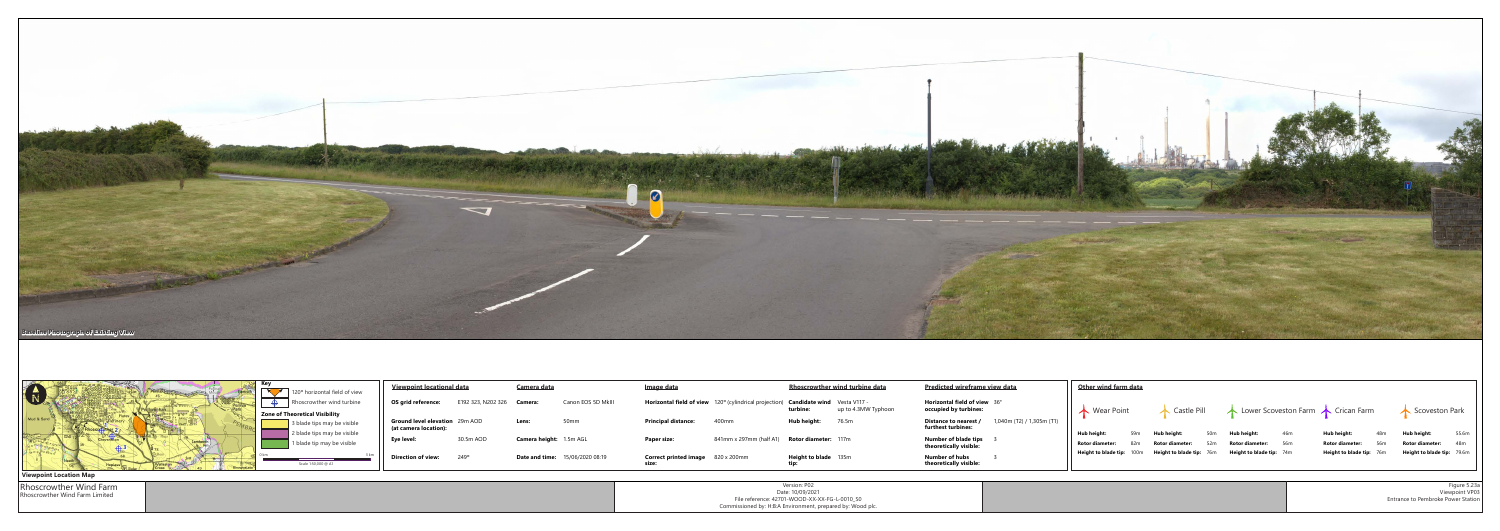

| Version: P02                                               |  |
|------------------------------------------------------------|--|
| Date: 10/09/2021                                           |  |
| File reference: 42701-WOOD-XX-XX-FG-L-0010 S0              |  |
| Commissioned by: H:B:A Environment, prepared by: Wood plc. |  |